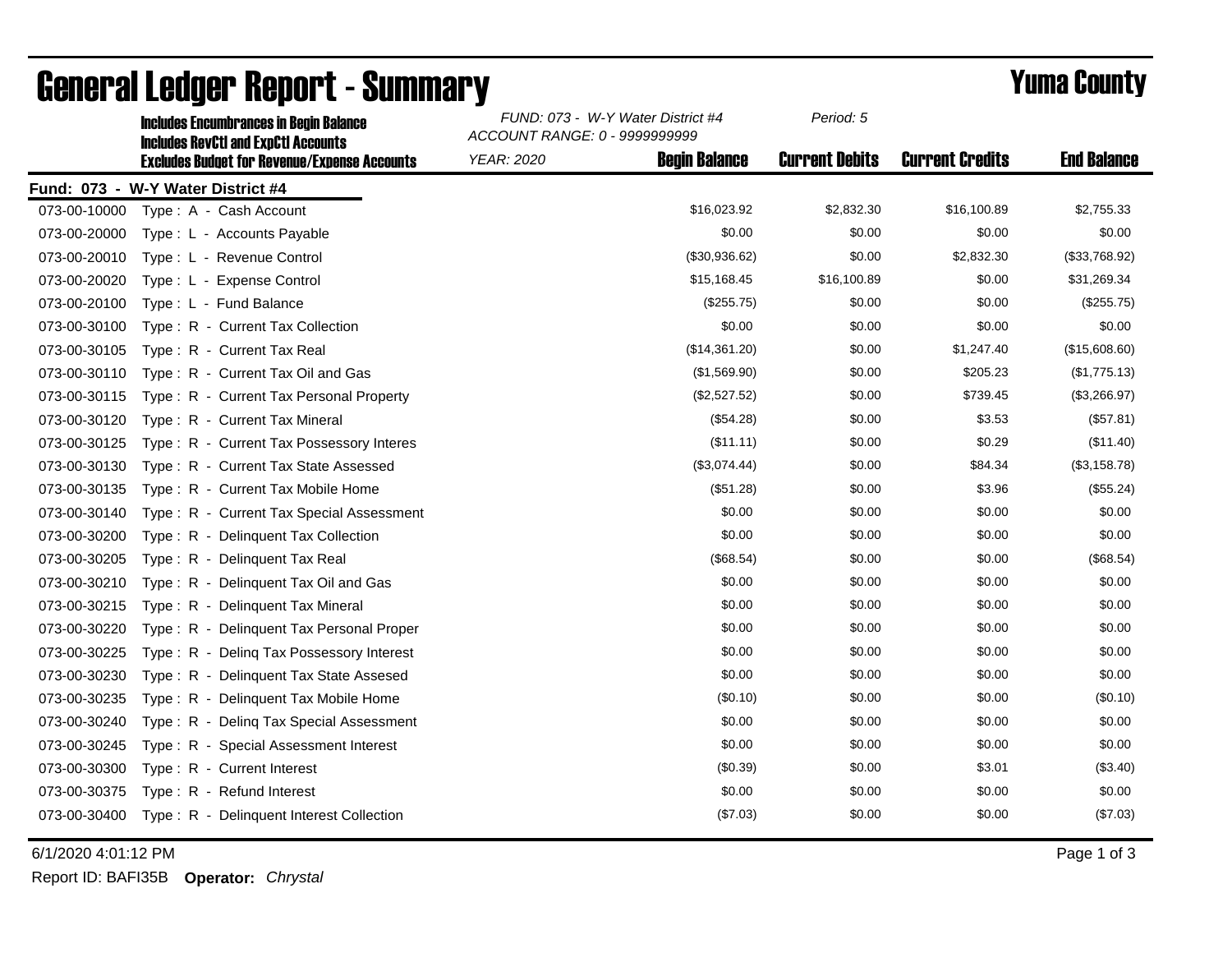|              | <b>Includes Encumbrances in Begin Balance</b><br><b>Includes RevCtI and ExpCtI Accounts</b> |                                              | FUND: 073 - W-Y Water District #4<br>ACCOUNT RANGE: 0 - 99999999999 |                             | Period: 5            |                       |                                  |                    |
|--------------|---------------------------------------------------------------------------------------------|----------------------------------------------|---------------------------------------------------------------------|-----------------------------|----------------------|-----------------------|----------------------------------|--------------------|
|              |                                                                                             | Excludes Budget for Revenue/Expense Accounts | <b>YEAR: 2020</b>                                                   |                             | <b>Begin Balance</b> | <b>Current Debits</b> | <b>Current Credits</b>           | <b>End Balance</b> |
|              | Fund: 073 - W-Y Water District #4                                                           |                                              |                                                                     |                             |                      |                       |                                  |                    |
| 073-00-30500 | Type: R - Miscellaneous Collections                                                         |                                              |                                                                     |                             | \$0.00               | \$0.00                | \$0.00                           | \$0.00             |
| 073-00-32100 | Type: R - Transfers In                                                                      |                                              |                                                                     |                             | \$0.00               | \$0.00                | \$0.00                           | \$0.00             |
| 073-00-33000 | $Type: R - Auto Tax B Collection$                                                           |                                              |                                                                     |                             | (\$833.77)           | \$0.00                | \$177.47                         | (\$1,011.24)       |
| 073-00-33100 | Type: $R -$ Auto Tax A & F Collection                                                       |                                              |                                                                     |                             | (\$265.99)           | \$0.00                | \$80.85                          | (\$346.84)         |
| 073-00-38000 | Type: R - Pump Assessment                                                                   |                                              |                                                                     |                             | (\$8,111.07)         | \$0.00                | \$286.77                         | (\$8,397.84)       |
| 073-00-49100 | Type: X - Treasurer Fees                                                                    |                                              |                                                                     |                             | \$887.96             | \$76.97               | \$0.00                           | \$964.93           |
| 073-00-49401 | Type: X - Transfer Out                                                                      |                                              |                                                                     |                             | \$0.00               | \$0.00                | \$0.00                           | \$0.00             |
| 073-00-49500 |                                                                                             | Type: X - Checks Written / ACH Transfer      |                                                                     |                             | \$14,280.49          | \$16,023.92           | \$0.00                           | \$30,304.41        |
|              |                                                                                             |                                              | Fund: 073 - W-Y Water District #4                                   | Totals :                    | (\$15,768.17)        | \$35,034.08           | \$21,765.49                      | (\$2,499.58)       |
|              |                                                                                             | <b>Total Fund Revenues:</b>                  | \$2,832.30                                                          | <b>Total Fund Expenses:</b> |                      | \$16,100.89           | <b>Net Revenue Over Expense:</b> | (\$13,268.59)      |

## General Ledger Report - Summary **Example 2018** Yuma County